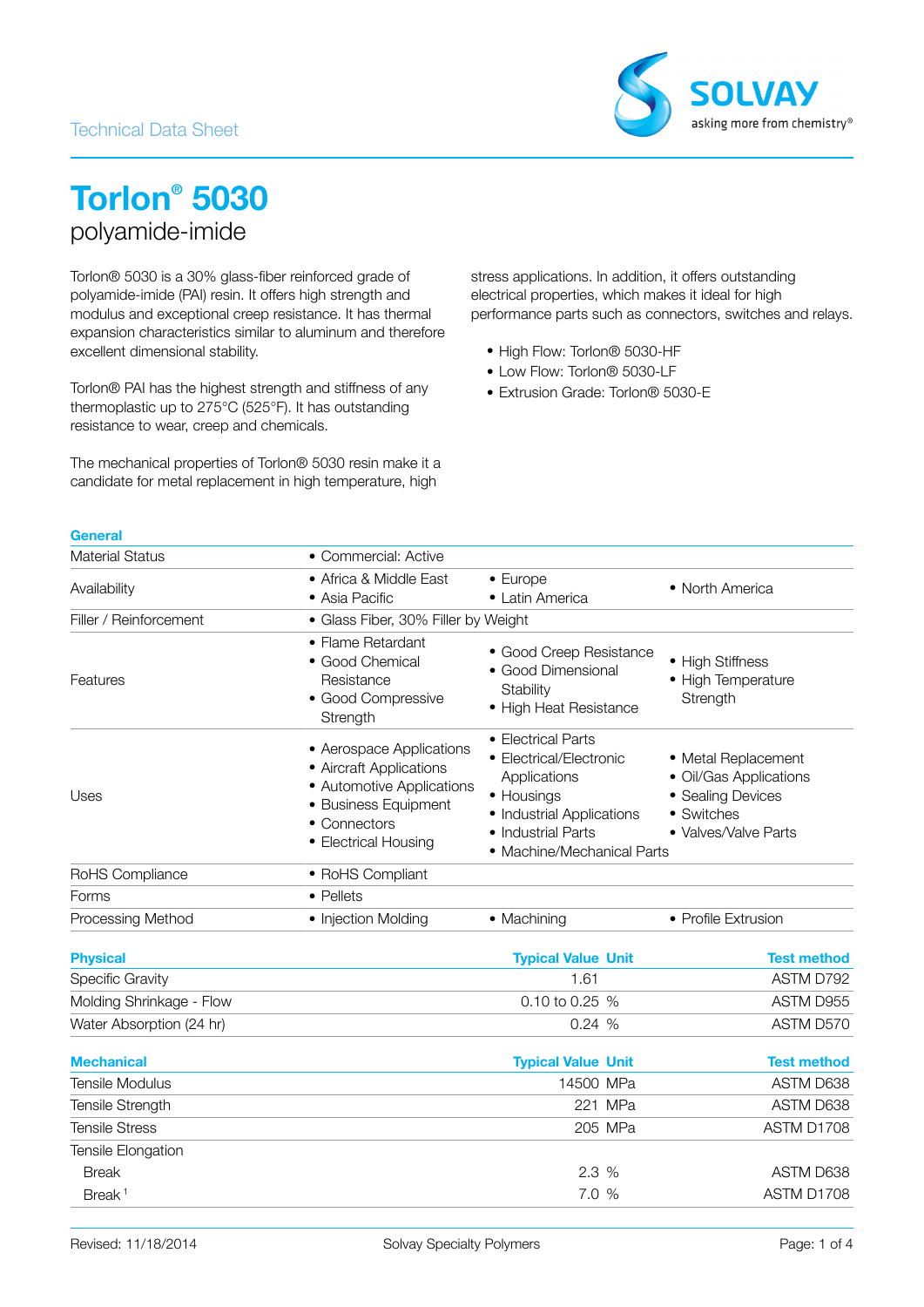## **Torlon® 5030**

polyamide-imide

| <b>Mechanical</b>                       | <b>Typical Value Unit</b> |                 | <b>Test method</b> |
|-----------------------------------------|---------------------------|-----------------|--------------------|
| <b>Flexural Modulus</b>                 |                           |                 | ASTM D790          |
| 23°C                                    | 11700 MPa                 |                 |                    |
| 232°C                                   | 9860 MPa                  |                 |                    |
| Flexural Strength                       |                           |                 | ASTM D790          |
| $23^{\circ}$ C                          |                           | 333 MPa         |                    |
| 232°C                                   |                           | 181 MPa         |                    |
| <b>Compressive Modulus</b>              | 7930 MPa                  |                 | ASTM D695          |
| Compressive Strength                    |                           | 264 MPa         | ASTM D695          |
| <b>Impact</b>                           | <b>Typical Value Unit</b> |                 | <b>Test method</b> |
| Notched Izod Impact                     |                           | 80 J/m          | ASTM D256          |
| Unnotched Izod Impact                   | 530 J/m                   |                 | ASTM D4812         |
| <b>Thermal</b>                          | <b>Typical Value Unit</b> |                 | <b>Test method</b> |
| Deflection Temperature Under Load       |                           |                 | ASTM D648          |
| 1.8 MPa, Unannealed                     | 282 °C                    |                 |                    |
| <b>Thermal Conductivity</b>             |                           | 0.36 W/m/K      | ASTM C177          |
| Coefficient of Linear Thermal Expansion |                           | 1.6E-5 cm/cm/°C | ASTM D696          |
| <b>Electrical</b>                       | <b>Typical Value Unit</b> |                 | <b>Test method</b> |
| <b>Surface Resistivity</b>              | $1.0E+18$ ohms            |                 | ASTM D257          |
| <b>Volume Resistivity</b>               |                           | 2.0E+17 ohms·cm | ASTM D257          |
| Dielectric Strength                     |                           | 33 kV/mm        | ASTM D149          |
| Dielectric Constant                     |                           |                 | ASTM D150          |
| 60 Hz                                   | 4.40                      |                 |                    |
| 1 MHz                                   | 4.20                      |                 |                    |
| <b>Dissipation Factor</b>               |                           |                 | ASTM D150          |
| 60 Hz                                   | 0.022                     |                 |                    |
| 1 MHz                                   | 0.050                     |                 |                    |
| <b>Injection</b>                        | <b>Typical Value Unit</b> |                 |                    |
| Drying Temperature                      | 177 °C                    |                 |                    |
| Drying Time                             | 3.0 hr                    |                 |                    |
| Suggested Max Moisture                  | 0.050 %                   |                 |                    |
| Rear Temperature                        | 304 °C                    |                 |                    |
| Nozzle Temperature                      | 371 °C                    |                 |                    |
| Mold Temperature                        | 199 to 216 °C             |                 |                    |
| <b>Back Pressure</b>                    |                           | 6.89 MPa        |                    |
| <b>Screw Speed</b>                      | 50 to 100 rpm             |                 |                    |
| Screw L/D Ratio                         | 18.0:1.0 to 24.0:1.0      |                 |                    |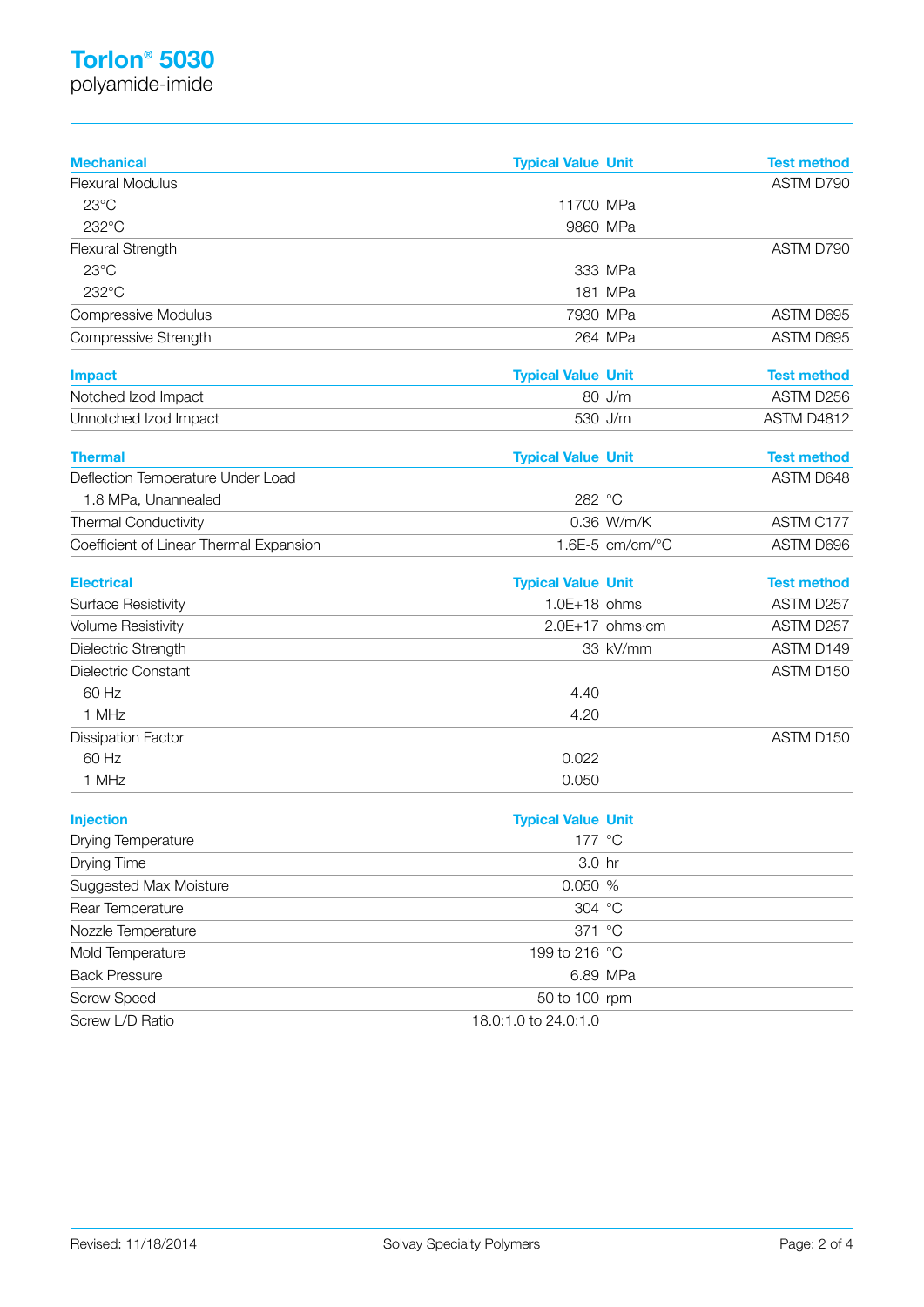**Isothermal Stress vs. Strain (ISO 11403-1)**



### **Viscosity vs. Shear Rate (ISO 11403-2)**